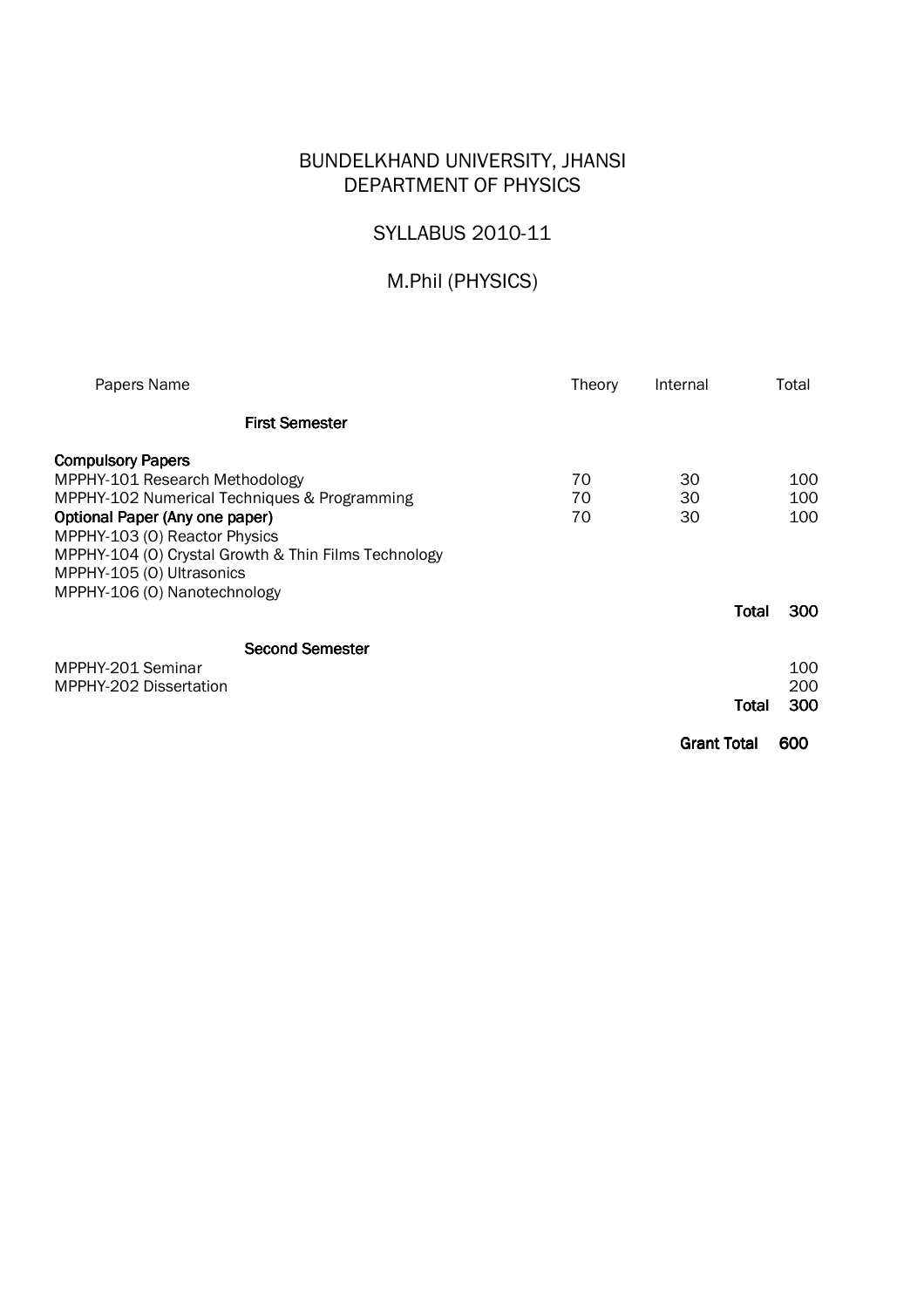## **M.Phil First Semester** MPPHY-101

#### RESEARCH METHODOLOGY RESEARCH METHODOLOGY

Research methods and Methodology, Importance of Research Methodology in research, types of research, Selection of research topics and problems, Literature survey, reference collection, Qualitative and Quantitative analysis, research design, presentation of conference report, oral & poster presentation, audiovisual aids in oral presentation, Art of writing research papers, dissertation and Ph.D. thesis.

Sampling and Data Collection, Sampling and techniques, types of sampling, state of sampling, Sampling size problem in determining the sample size, advantage and limit of sampling, data collection through experimental techniques and theoretical calculation, types of data, primary data, secondary data, meaning, data collection method, scrutinizing primary and secondary data.

Statistics, Analysis and interpretation of data obtained, coding, editing, tabulation of data, various kind of charts and diagrams used in data analysis, applications of statistical techniques for analyzing the data, uses of data analysis tools, SPSS, ORIGIN. Testing of significance, mean, proportion, variance and correlation, testing for difference between mean, proportion, variance and correlation coefficients.

Instrumentations and experimental techniques, Electron Spin Resonance (ESR), Nuclear Magnetic Resonance (NMR), X-ray Crystallography, Electron Microscopy, ESCA, Ultrasonic low frequency techniques, High frequency techniques, Interferometric techniques, Nondestructive evaluation techniques, Flaws and defect detection of materials.

- 1. Research Methodology- Methods & Techniques: C. R. Kothari; Wiley Eastern, New Delhi, 1985.
- 2. Research Methodology and Statistical Measurement: Reddy and Rao
- 3. Crystallography for Solid State Physics: Verma & Shrivastava.
- 4. Ultrasonic Testing: K. C. Shrivastava.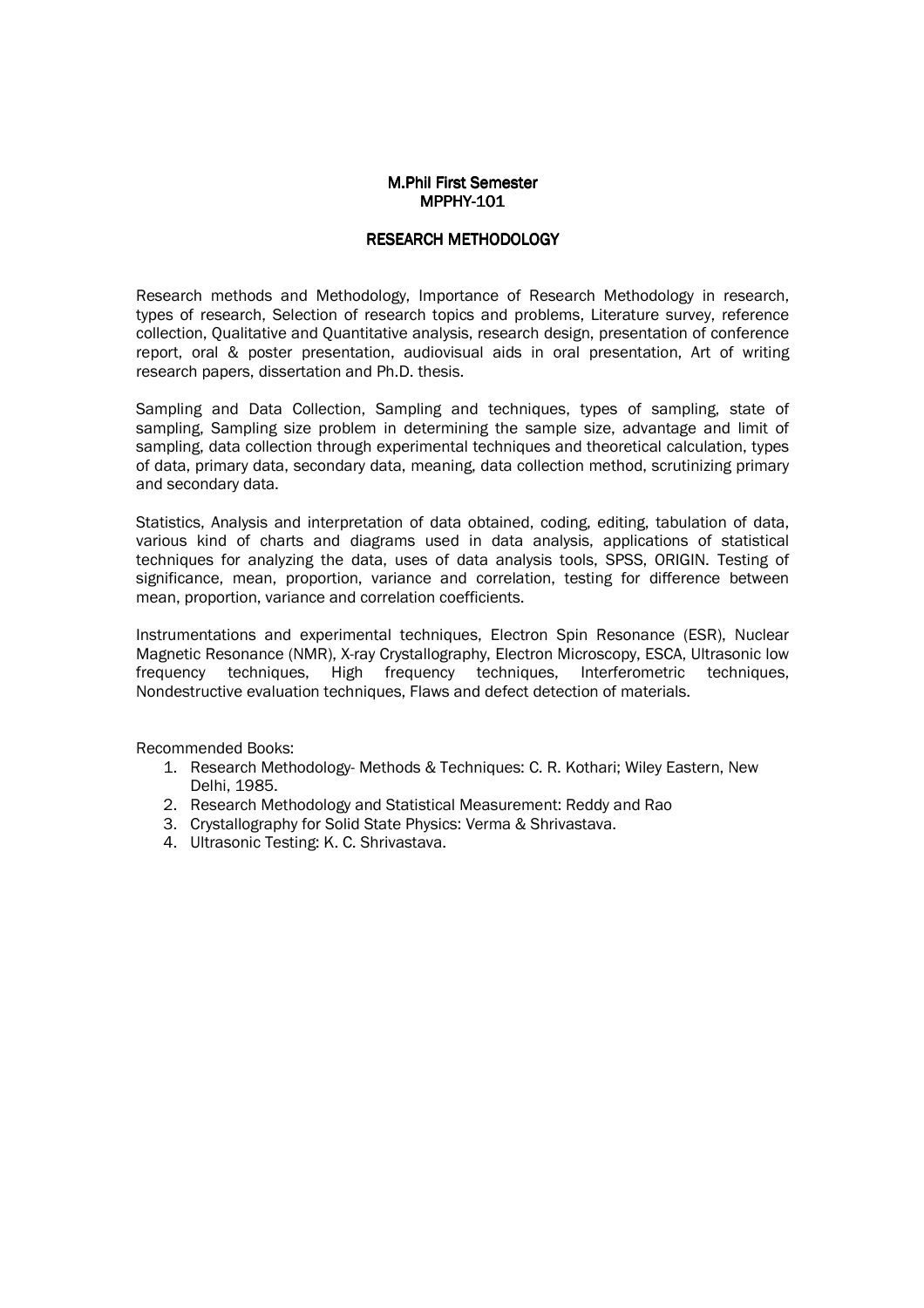# **M.Phil First Semester** MPPHY-102

#### NUMERICAL TECHNIOUES & PROGRAMMING

Numerical integration: Trapezoidal formula, Simpson rule and Newton's cote formula, error analysis and solution, Differential equations: Euler and Huens method, Runga Kutta method, solution of system of equations, stiffness and multistep methods.

Elementary ideas of solutions of partial differential equations (Finite difference and finite element methods). Boundary-value problem: Temperature distribution in a road. Shooting method, Random variate, Random number Generation, Monte Carlo method.

Introduction to Modern digital computers, Organization of a digital computer, computer instructions and programs, Motivation and choices of higher-level languages, reduction in execution time, algorithm writing and flow chart preparation.

Fundamental of C++, Structure of C++, Control Statement, Arrays, Functions, Character handling in C++, Pointers, Structure and Unions, Classes and Objects, Inheritance, input and output operation in C++, advanced features in C++, Simple programs in C++.

- 1. Numerical Methods for Scientist and Engineering Computation: M K Jain; New Age International Publishing, 2007.
- 2. Numerical Methods for Engineers: S K Gupta; New Age International Publishing, 2001.
- 3. Elements of Group Theory for Physicist: A W Joshi; Wiley Eastern.
- 4. Object Oriented programming in C++: Robert Lafore; Galgotia Publishers, New Delhi.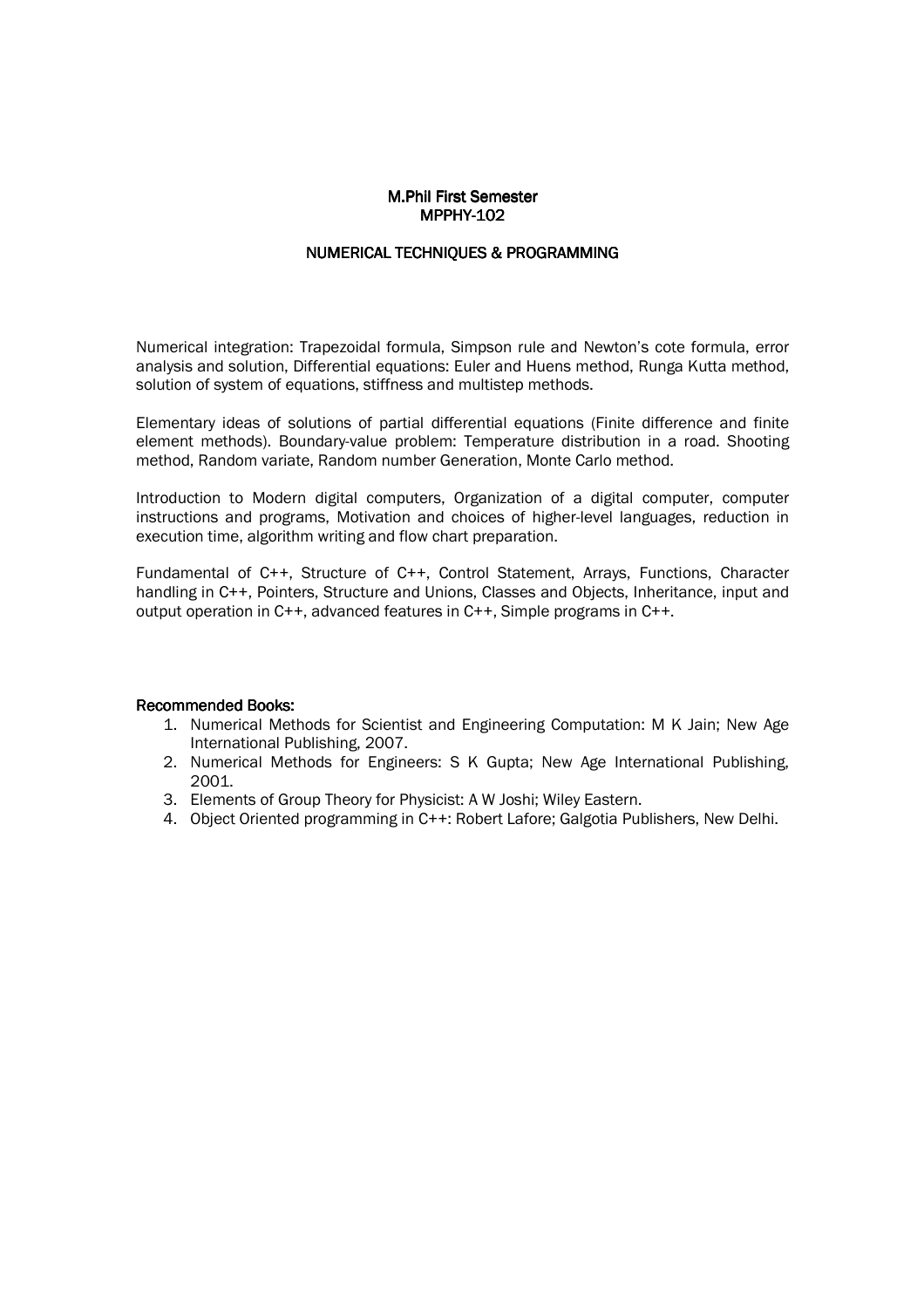# **M.Phil First Semester** MPPHY-103 (O)

## REACTOR PHYSICS

Introduction: Fundamentals of nuclear fission-neutron chain reaction-multiplication factorcondition for criticality, the diffusion of neutrons-neutron current density-the equation of continuity-Fick's law- the diffusion equation-Boundary conditions of diffusion parameters, flux distribution for point source and infinite plane source.

Neutron moderation: scattering of neutrons and energy loss in elastic collisions-slowing down power and densities- lethargy- slowing down in infinite non-absorbing media- Hydrogen and greater mass media, Fermi age theory- age equation and solutions.

Reflector savings: Critical reactor parameters and their experimental determination, critical and geometrical Buckling.

Reactor control: Control rod worth- one control rod- modified one group and two group theories.

- 1. The Elements of Nuclear Reactor Theory: S. Glasstone & M.C. Edlund; D Van Nostrand Company, Inc., 1953.
- 2. Introduction of Nuclear Engineering: Murray.
- 3. Introduction to Nuclear Reactor Theory: J R Lamarsh; Addison Wesley, 1966.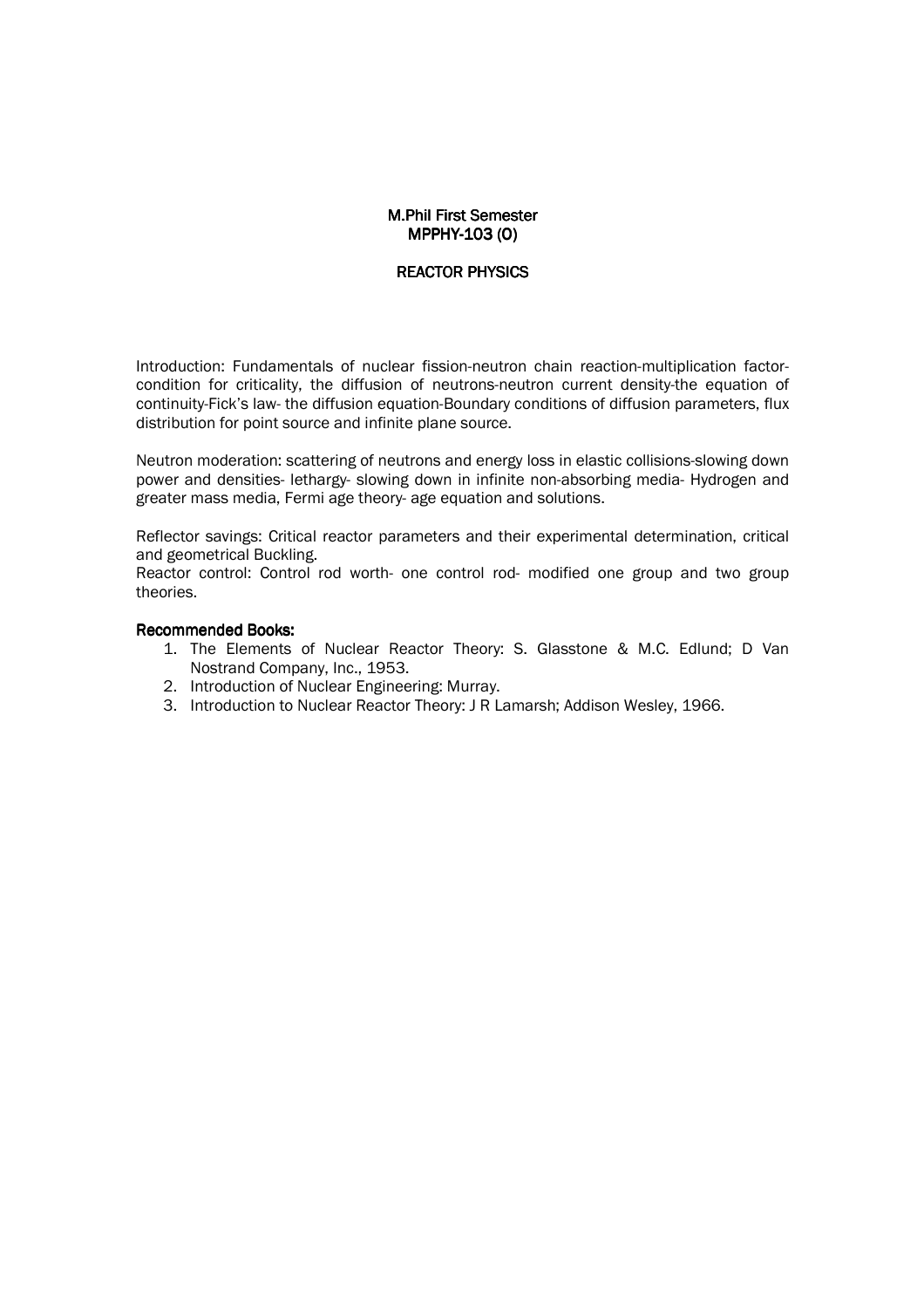#### M.Phil First Semester MPPHY-104 (0)

# CRYSTAL GROWTH & THIN FILMS TECHNOLOGY

Crystal growth-Nucleation, Concept of Formation of the Nucleus, Shapes of Nucleus Phase Diagrams, Phase Rules, Methods of Melt Growth, Vapour Growth, Slow Cooling. Gel Growth, Structure and Properties.

Thin film deposition techniques (Special reference to vacuum evaporation and catholic sputtering). Concept of vacuum gauge uniform and non-uniform deposit, masking, multiple film deposition. Effect of Parameters (Humanities, Electrode and thickness) Thickness measurements.

Laue diffraction and stereographic projection, The oscillation (Power) method, the Weissenberg photographic technique, concepts of unique data, use of equivalent reflection. Interpretation of intensity data, concept of structure factor.

- 1. Thin Film Phenomenon: K L Chopra.
- 2. Thick Film of Material Science: Ken; International Thomson Publishing Inc., 1997.
- 3. Crystallography for Solid State Physics: Verma & Shrivastava.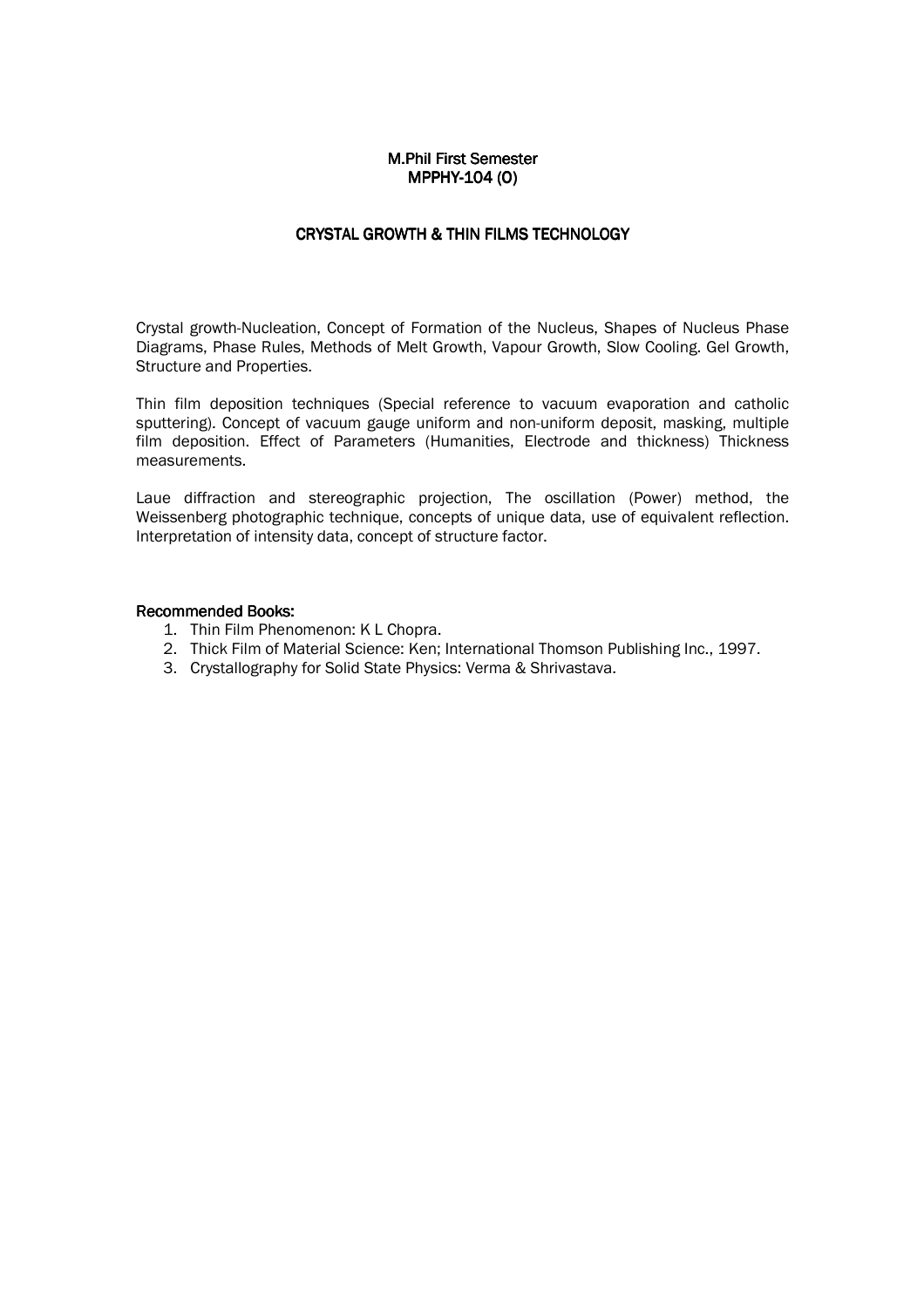# M.Phil First Semester MPPHY-105(O)

#### **ULTRASONICS**

Ultrasonic waves, Piezo-electric effect, Transducer, Production and Detection of ultrasonic waves, Ultrasonic wave velocities and elastic constants, Measurement of velocity and attenuation, Applications of ultrasonic wave.

Fundamental of ultrasonic testing, Ultrasonic Testing equipments, pulse echo system, ultrasonic flaw detector, Defect detection and their characterization, Ultrasonic velocity and thickness measurement, velocity measurements by pulse echo method, underwater thickness measurement, Limitation of Ultrasonic testing, ultrasonic cleaning, Non-destructive testing, Flaw detection.

Acousto-optic effect, Magneto acoustic memory phenomena, underwater acoustics, linear and nonlinear phenomena, Laser Ultrasonics, Acoustic microscopy, Ultrasound stimulated vibroacoustography, acoustic emission, Saser, Ultrasonic imaging and therapy.

- 1. Fundamental and Applications of Ultrasonics: J. David & N. Checke; CRC Press, 2002.
- 2. Ultrasonics: Fundamental, Technology & Applications: Ensminger; CRC Press, 1988.
- 3. Ultrasonic Testing: K C Shrivastava.